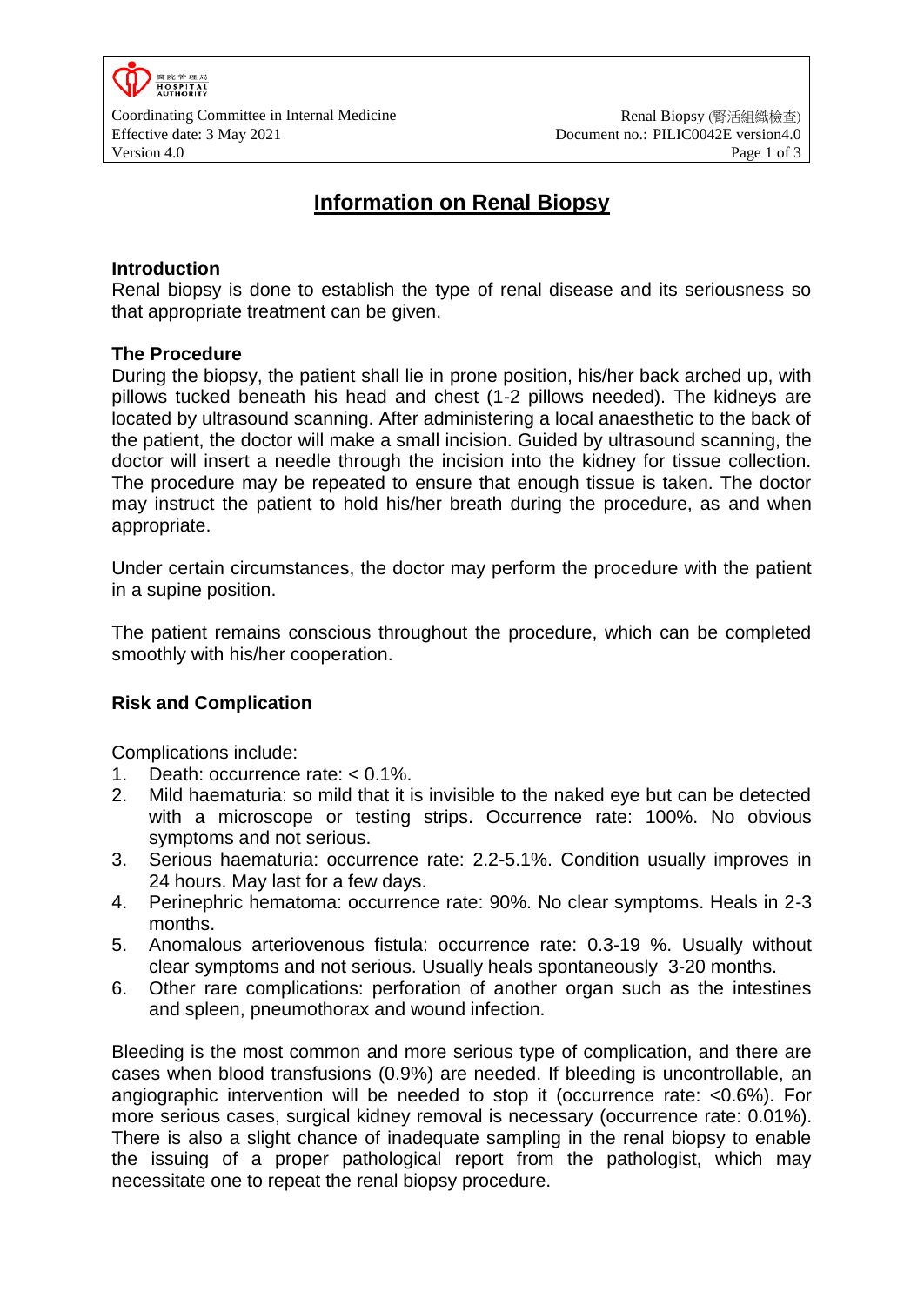

Coordinating Committee in Internal Medicine **Renal Biopsy (腎活組織檢**查) Effective date: 3 May 2021 Document no.: PILIC0042E version4.0 Version 4.0 **Page 2 of 3** 

# **Before the Procedure**

The patient shall go to the hospital to get prepared for the following:

- 1. Signing the Surgical Consent Form after the physician has explained to him/her about the reasons, procedures and possible complications of the surgery;
- 2. Sampling blood for laboratory test to ensure safety of the biopsy;
- 3. Skin cleaning and sterilization. Removal of hair in the lumbar region, if necessary.
- 4. Other preparations:
	- (a) A fasting period of 4-6 hours needed before biopsy;
	- (b) Diabetes patients shall withhold the anti-diabetic medications upon fasting as prescribed;
	- (c) Medications for control of blood pressure should be taken as advised;
	- (d) If instructed by doctor, aspirin, anti-platelet agents and anticoagulant/warfarin may need to be withhold 5-7 days before the surgery;
	- (e) Empty bladder before the biopsy to reduce sensation of fullness;
	- (f) If necessary, analgesic or tranquilizing drug will be administered to patient in accordance with doctor's instruction 30 minutes before the biopsy;
	- (g) Patient learns how to inhale and exhale deeply so that he/she can hold the breath in an exhaling state.

## **After the Procedure**

1. Immediate care

Health care professionals will apply sterile spray and dressing to the wound, which will then be covered with pressure bandage to prevent bleeding.

- 2. Aftercare
	- (a) Patient shall lie down on his back and remain bed-rested for at least 24 hours to minimize the risk of bleeding. To prevent bleeding, he/she should avoid vigorous body movements.
	- (b) For early detection of blood loss, a nurse will check the patient's blood pressure frequently. The patient's urine will be examined to see if there is profuse bleeding.
	- (c) Except for some special cases, the patient should drink more water (at least 2000ML daily) to guard against urinary obstruction.

## **Follow Up**

- 1. Patient should not do any vigorous physical exercise or activity during the first two weeks to prevent secondary bleeding. He/she should keep the abdomen free from pressure (if possible, do not cough or sneeze).
- 2. If there is lumbar pain, hematuria, dizziness or any signs of bleeding, consult the health care professionals immediately.
- 3. Resume aspirin, anti-platelet agents and anticoagulant/warfarin as prescribed,